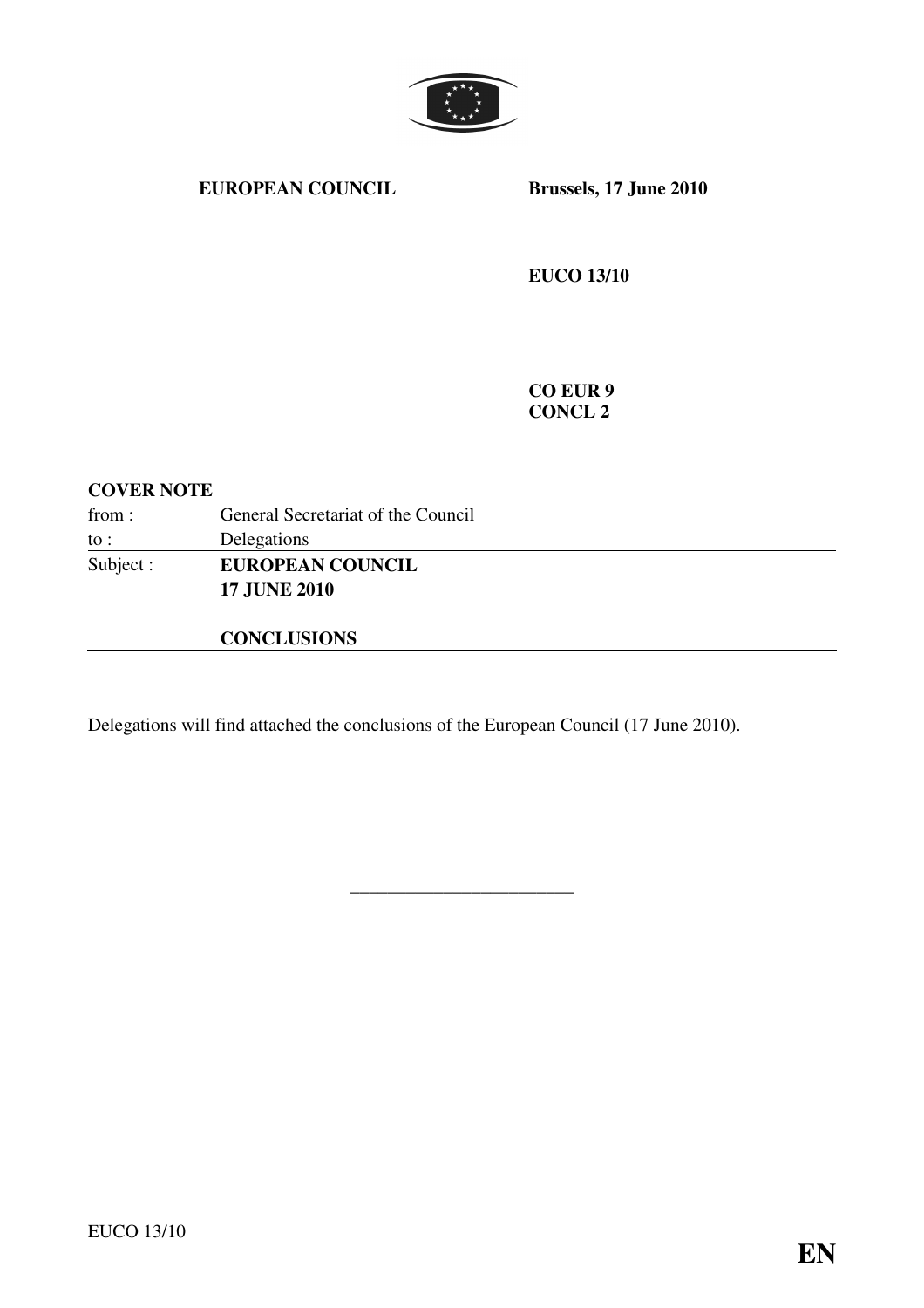*The EU has met the worldwide financial crisis with united resolve and has done what was necessary to safeguard the stability of the Economic and Monetary Union. In particular, in May agreement was reached on a support package for Greece as well as on a European financial stabilisation mechanism and facility, which was finalised in June. We have been laying the foundations for much stronger economic governance. We remain committed to taking all necessary action to put our economies back on the path of sustainable and job-creating growth.* 

#### *To that end, today:*

- − *we adopt "Europe 2020", our new strategy for jobs and smart, sustainable and inclusive growth. It constitutes a coherent framework for the Union to mobilise all of its instruments and policies and for the Member States to take enhanced coordinated action. It will promote the delivery of structural reforms. The emphasis must now be on implementation, and we will guide and monitor this process. We will discuss further, over the coming months, how specific policies can be mobilised to unlock the EU's growth potential, starting with innovation and energy policies;*
- − *we reaffirm our collective determination to ensure fiscal sustainability, including by accelerating plans for fiscal consolidation where warranted;*
- − *we confirm our commitment to ensuring financial stability by addressing the gaps in regulation and supervision of financial markets, both at the level of the EU and at the G20. We agree to rapidly advance on key legislative measures so that the new supervisory bodies can start work from the beginning of next year and set an ambitious position for the EU to take at the Toronto Summit;*
- − *we fully agree on the urgent need to reinforce the coordination of our economic policies. We agree on first orientations as regards the Stability and Growth Pact and budgetary surveillance as well as broader macroeconomic surveillance. We look forward to the final report of the Task Force in October.*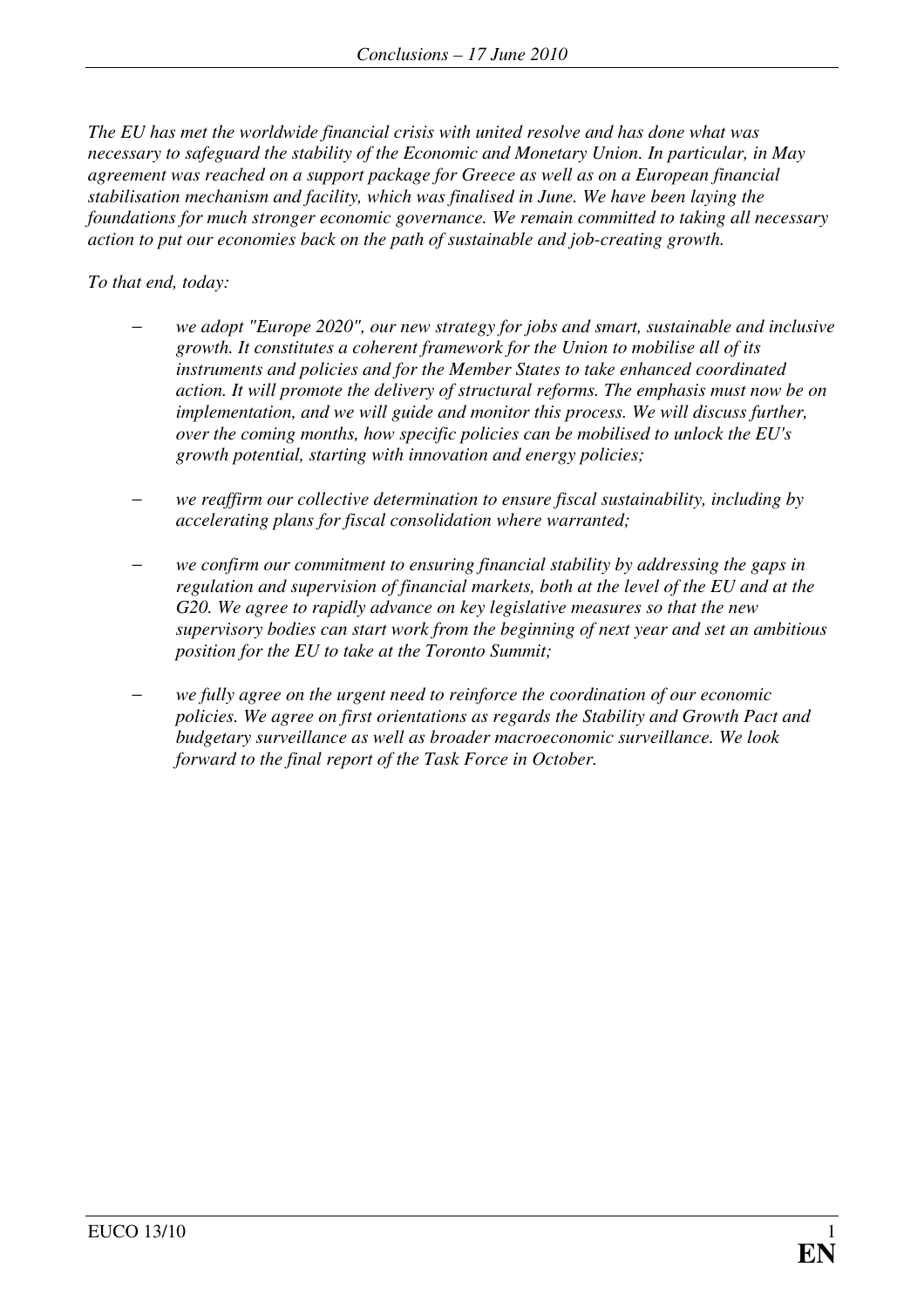## **I. A NEW EUROPEAN STRATEGY FOR JOBS AND GROWTH**

#### *Finalising and implementing the Europe 2020 Strategy*

- 1. The European Council today has finalised the European Union's new strategy for jobs and smart, sustainable and inclusive growth. The strategy will help Europe recover from the crisis and come out stronger, both internally and at the international level, by boosting competitiveness, productivity, growth potential, social cohesion and economic convergence. The new strategy responds to the challenge of reorienting policies away from crisis management towards the introduction of medium- to longer-term reforms that promote growth and employment and ensure the sustainability of public finances, *inter alia* through the reform of pension systems.
- 2. Member States are determined to ensure fiscal sustainability and achieve budgetary targets without delay. They will continue to adopt a differentiated speed in fiscal consolidation taking both fiscal and non-fiscal risks into account. Several Member States have recently strengthened and frontloaded budgetary consolidation. All Member States are ready, if necessary, to take additional measures to accelerate fiscal consolidation. Priority should be given to growth-friendly budgetary consolidation strategies mainly focused on expenditure restraint. Increasing the growth potential should be seen as paramount to ease fiscal adjustment in the long run.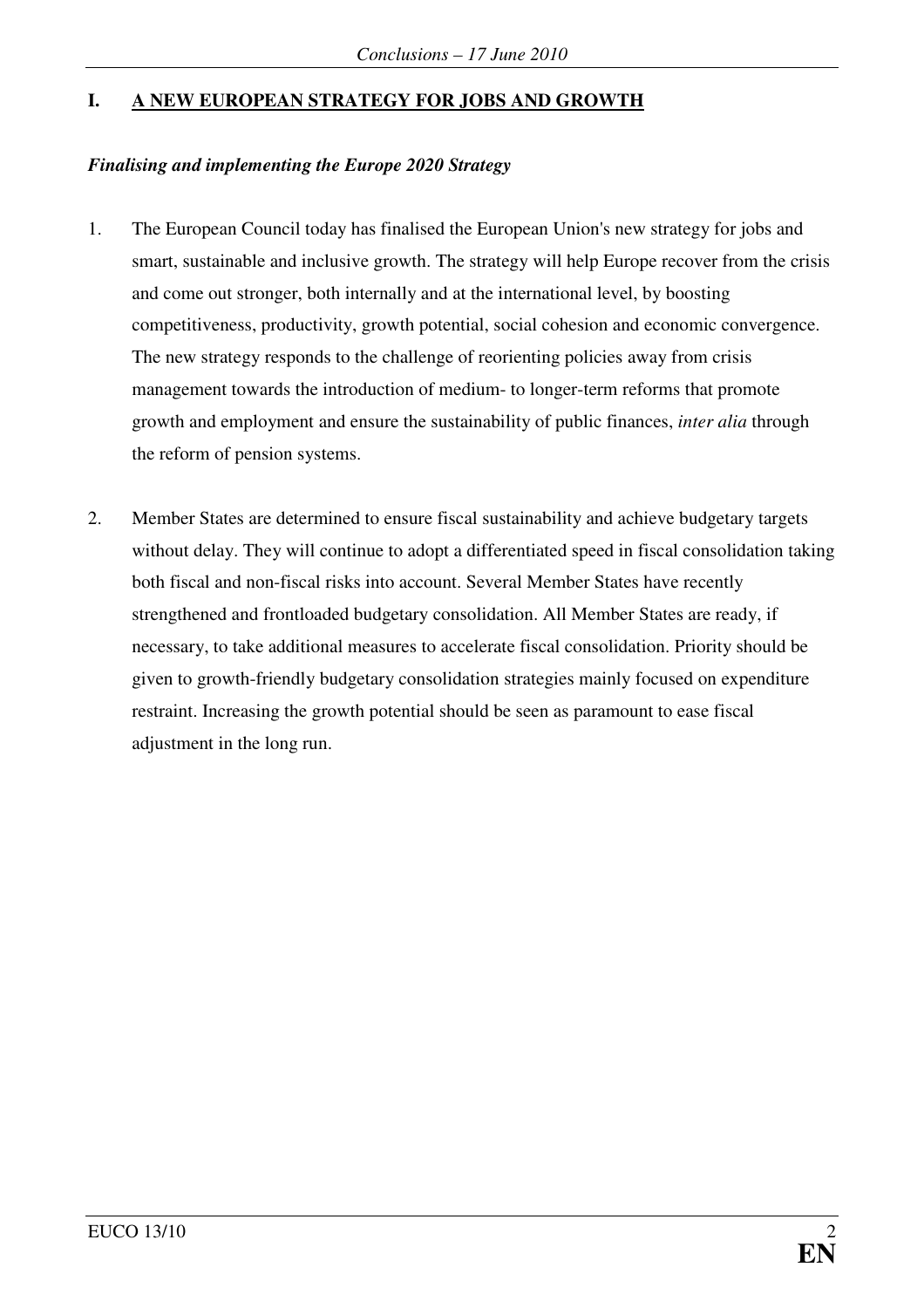- 3. The European Council confirms the five EU headline targets (annex I) which will constitute shared objectives guiding the action of Member States and the Union as regards promoting employment; improving the conditions for innovation, research and development; meeting our climate change and energy objectives; improving education levels and promoting social inclusion in particular through the reduction of poverty. It agrees on the quantification of the education and social inclusion/poverty indicators, as agreed by the Council. It gives its political endorsement to the Integrated Guidelines for economic and employment policies, which will be formally adopted following the European Parliament's opinion on the latter. The guidelines will continue to be the basis for any country-specific recommendations that the Council may address to Member States. These recommendations shall be fully in line with relevant Treaty provisions and EU rules and shall not alter Member States' competences, for example in areas such as education.
- 4. Member States must now act to implement these policy priorities at their level. They should, in close dialogue with the Commission, rapidly finalise their national targets, taking account of their relative starting positions and national circumstances, and according to their national decision-making procedures. They should also identify the main bottlenecks to growth and indicate, in their National Reform Programmes, how they intend to tackle them. Progress towards the headline targets will be regularly reviewed.
- 5. All common policies, including the common agricultural policy and cohesion policy, will need to support the strategy. A sustainable, productive and competitive agricultural sector will make an important contribution to the new strategy, considering the growth and employment potential of rural areas while ensuring fair competition. The European Council stresses the importance of promoting economic, social and territorial cohesion as well as developing infrastructure in order to contribute to the success of the new strategy. Full use should be made of the strategy's external dimension, notably via the trade strategy that the Commission will present by the end of the year. Efforts should seek to address the main bottlenecks constraining growth at EU level, including those related to the working of the internal market and infrastructure, as well as the need for a common energy policy and a new ambitious industrial policy.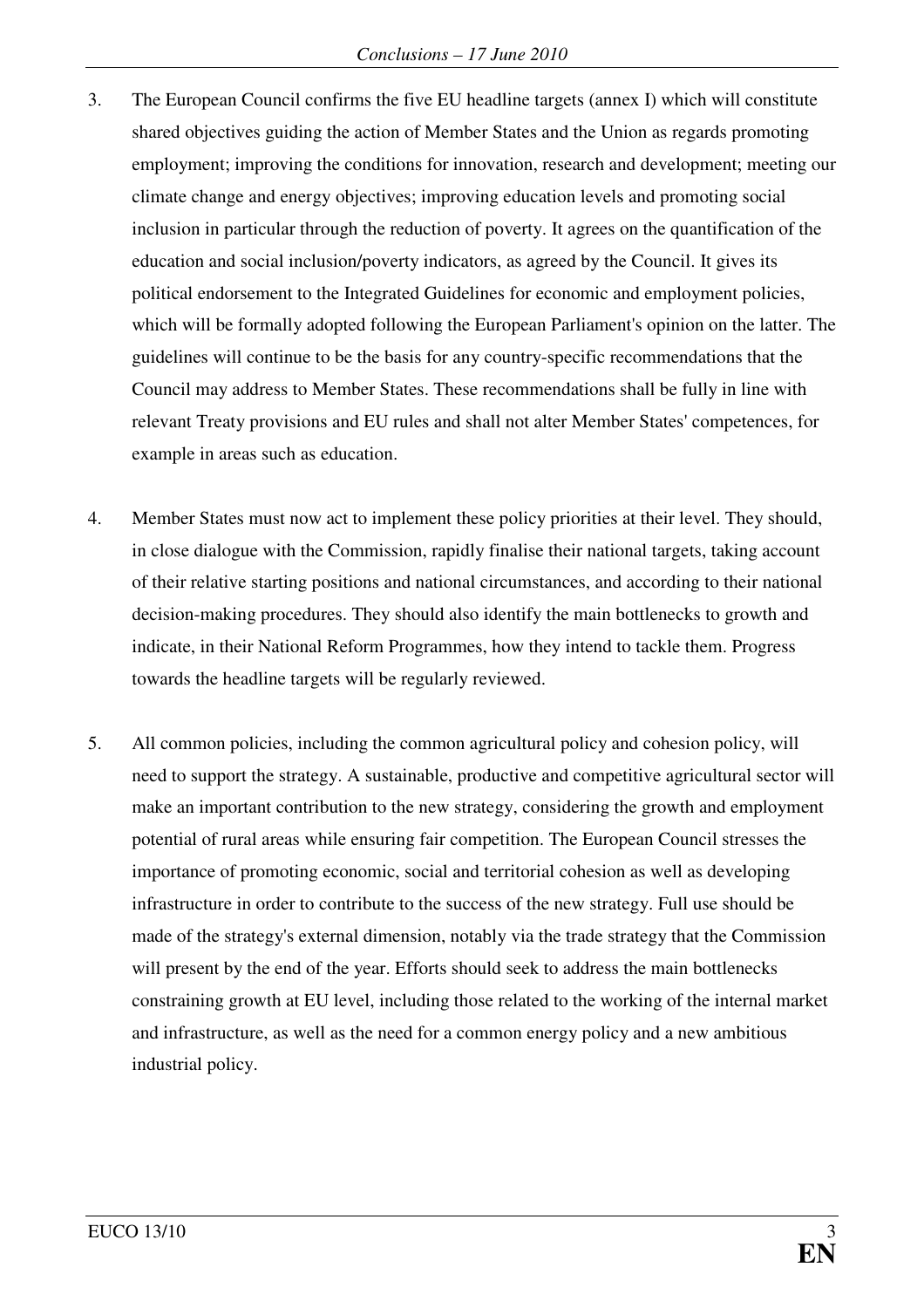- 6. In particular, Europe's Single Market needs be taken to a new stage, through a comprehensive set of initiatives. The European Council welcomes the report presented by Mr Mario Monti on a new strategy for the Single Market and the Commission's intention to follow it up by presenting concrete proposals. The European Council will revert to this matter in December 2010.
- 7. Further to the presentation by the Commission of the first flagship initiative on a 'Digital Agenda for Europe', the European Council endorses the establishment of an ambitious action agenda based on concrete proposals and calls upon all institutions to engage in its full implementation, including the creation of a fully functioning digital single market by 2015. The Commission is invited to report on progress achieved by the end of 2011.
- 8. The European Council looks forward to the presentation of the other flagship initiatives before the end of the year.

#### *Enhancing economic governance*

- 9. The crisis has revealed clear weaknesses in our economic governance, in particular as regards budgetary and broader macroeconomic surveillance. Reinforcing economic policy coordination therefore constitutes a crucial and urgent priority.
- 10. The European Council welcomes the progress report of the President of the Task Force on economic governance and agrees on a first set of orientations.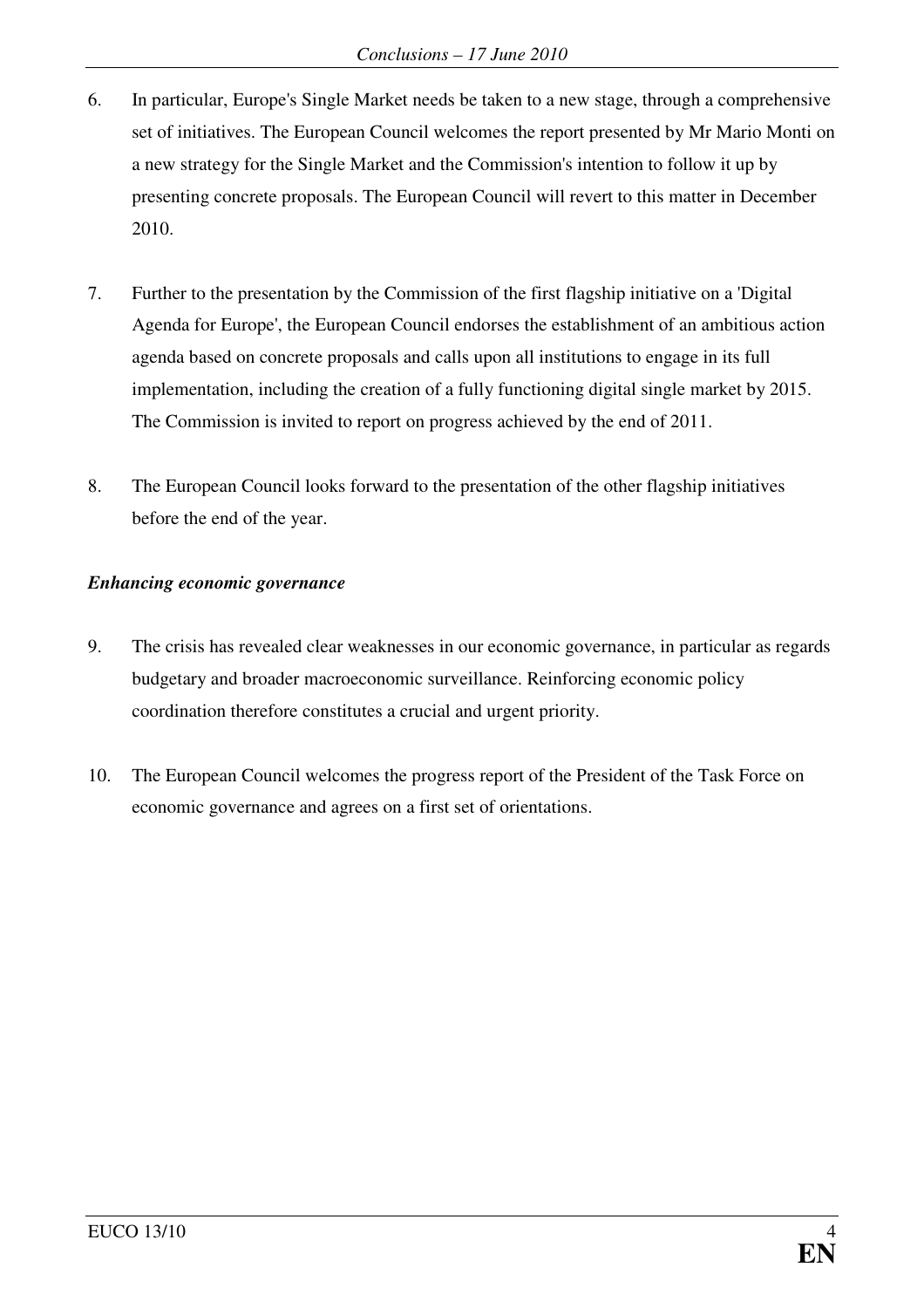- 11. The present rules on budgetary discipline must be fully implemented. As regards their strengthening, the European Council agrees on the following orientations :
	- a) strengthening both the preventive and corrective arms of the Stability and Growth Pact, with sanctions attached to the consolidation path towards the medium term objective; these will be reviewed so as to have a coherent and progressive system, ensuring a level playing field across Member States. Due account will be taken of the particular situation of Member States which are members of the euro area and Member States' respective obligations under the Treaties will be fully respected;
	- b) Giving, in budgetary surveillance, a much more prominent role to levels and evolutions of debt and overall sustainability, as originally foreseen in the Stability and Growth Pact;
	- c) from 2011 onwards, in the context of a "European semester", presenting to the Commission in the spring Stability and Convergence Programmes for the upcoming years, taking account of national budgetary procedures;
	- d) ensuring that all Member States have national budgetary rules and medium term budgetary frameworks in line with the Stability and Growth Pact; their effects should be assessed by the Commission and the Council;
	- e) ensuring the quality of statistical data, essential for a sound budgetary policy and budgetary surveillance; statistical offices should be fully independent for data provision.
- 12. As regards macro-economic surveillance, it agrees on the following orientations:
	- a) developing a scoreboard to better assess competitiveness developments and imbalances and allow for an early detection of unsustainable or dangerous trends;
	- b) developing an effective surveillance framework, reflecting the particular situation of euro area Member States.
- 13. The European Council invites the Task Force and the Commission to rapidly develop further and make operational these orientations. It looks forward to the final report of the Task Force, covering the full scope of its mandate, for its meeting in October 2010.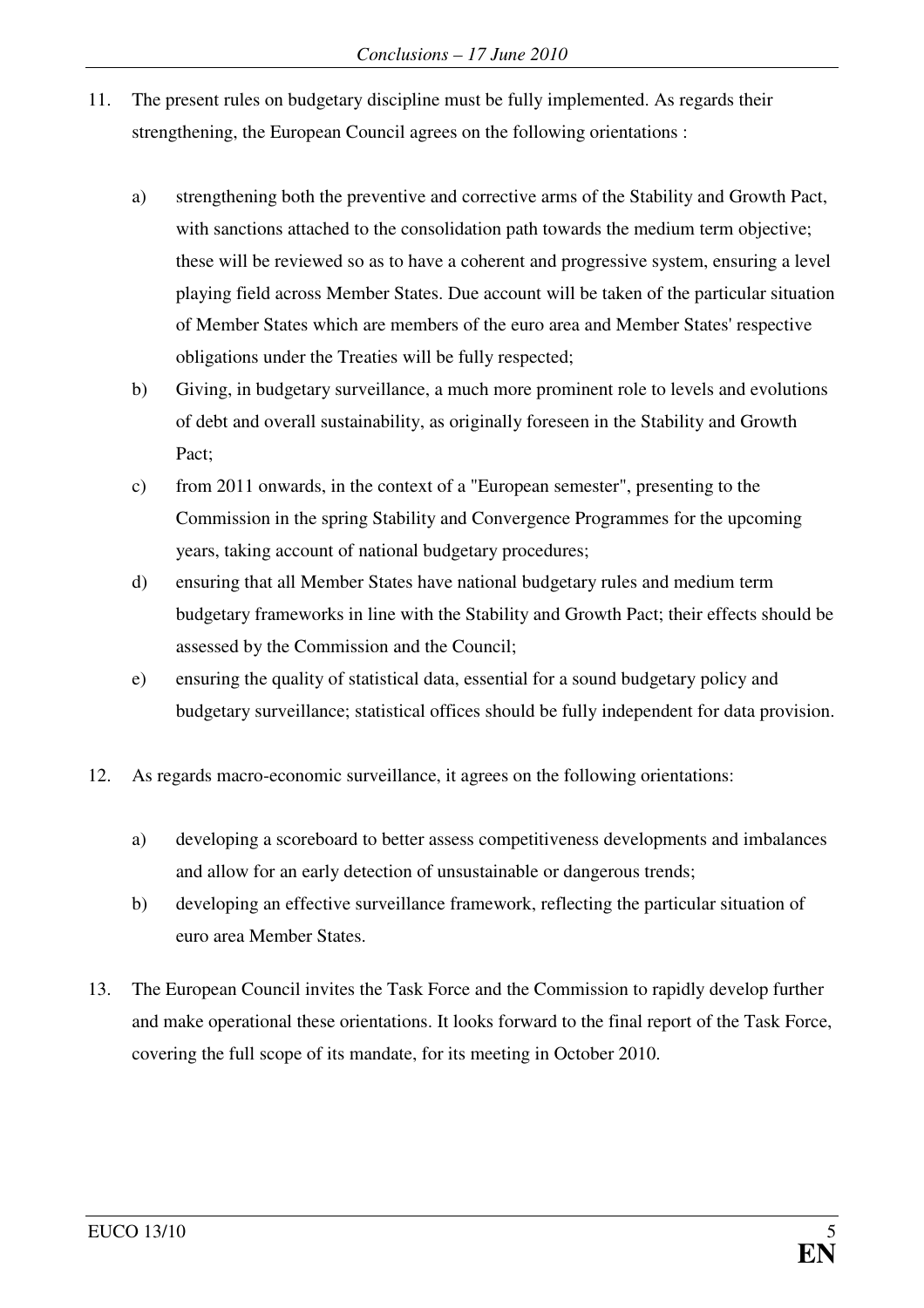#### *Regulating financial services*

- 14. The necessary reforms to restore the soundness and stability of the European financial system must be completed urgently. The resilience and transparency of the banking sector must be ensured. Progress in the next few months is essential. The European Council agrees that the results of ongoing stress tests by banking supervisors will be disclosed at the latest in the second half of July. The Commission's communication on "Regulating Financial Services for sustainable growth" of 2 June 2010 sets out a comprehensive list of initiatives to be undertaken and completed before the end of 2011. The EU must demonstrate its determination to bring about a safer, sounder, more transparent and more responsible financial system.
- 15. In particular, the European Council:
	- a) calls on the Council and the European Parliament to rapidly adopt the legislative proposals on financial supervision to ensure that the European Systemic Risk Board and the three European Supervisory Authorities can begin working from the beginning of 2011;
	- b) calls for agreement on the legislative proposal on alternative investment fund managers before the summer and for the swift examination of the Commission's proposal on the improvement of the EU's supervision of credit rating agencies;
	- c) looks forward to proposals announced by the Commission on derivative markets and in particular appropriate measures on short selling (including "naked" short selling) and credit default swaps.
- 16. The European Council agrees that Member States should introduce systems of levies and taxes on financial institutions to ensure fair burden-sharing and to set incentives to contain systemic risk.<sup>1</sup> Such levies or taxes should be part of a credible resolution framework. Further work is urgently required on their main features and issues of level playing field and cumulative impacts of various regulatory measures should be carefully assessed. The European Council invites the Council and the Commission to take this work forward and report back in October 2010.

 **1** The Czech Republic reserves its right not to introduce these measures.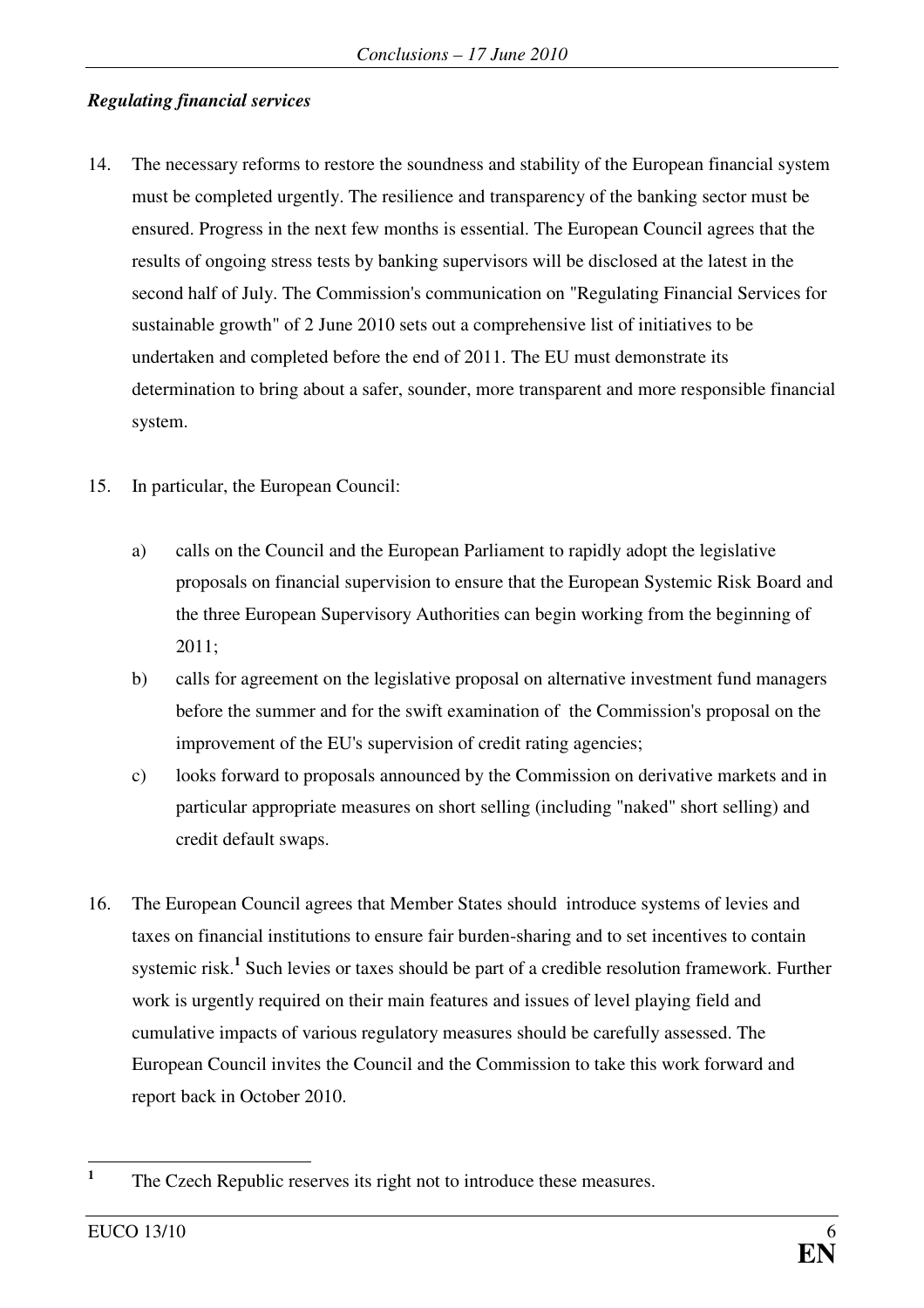#### **II. G 20 TORONTO SUMMIT**

- 17. The Union's response to the crisis must continue to be coordinated at the global level to ensure that measures are internationally consistent. The action it is taking to boost competitiveness, consolidate public finances and reform its financial sector will enable it to put forward strong positions for similar international action at the forthcoming G20 Summit. The EU should lead efforts to set a global approach for introducing systems for levies and taxes on financial institutions with a view to maintaining a world-wide level playing field and will strongly defend this position with its G20 partners. The introduction of a global financial transaction tax should be explored and developed further in that context.
- 18. With a view to the Toronto Summit, the European Council confirms the orientations agreed by the Council and reflected in the Terms of Reference prepared for the Busan Ministerial Meeting. Given the major risks that late exit from extraordinary fiscal stimulus would entail for public accounts' sustainability, the G20 should agree on a coordinated and differentiated exit strategy to ensure sustainable public finances. All major economies need to do their part to achieve the agreed objective of a strong, sustainable and balanced growth. The G20 must reaffirm its commitment to the reform of the financial system and make rapid progress in a consistent and coordinated manner on the whole range of actions agreed upon in Pittsburgh, to strengthen the resilience and transparency of our financial system, including through better quality additional capital and new liquidity buffer. In the IMF, quotas should be reviewed as part of a wider package of IMF governance issues, covering all elements agreed in Pittsburgh and Istanbul, and be completed, as a single and comprehensive package by November 2010.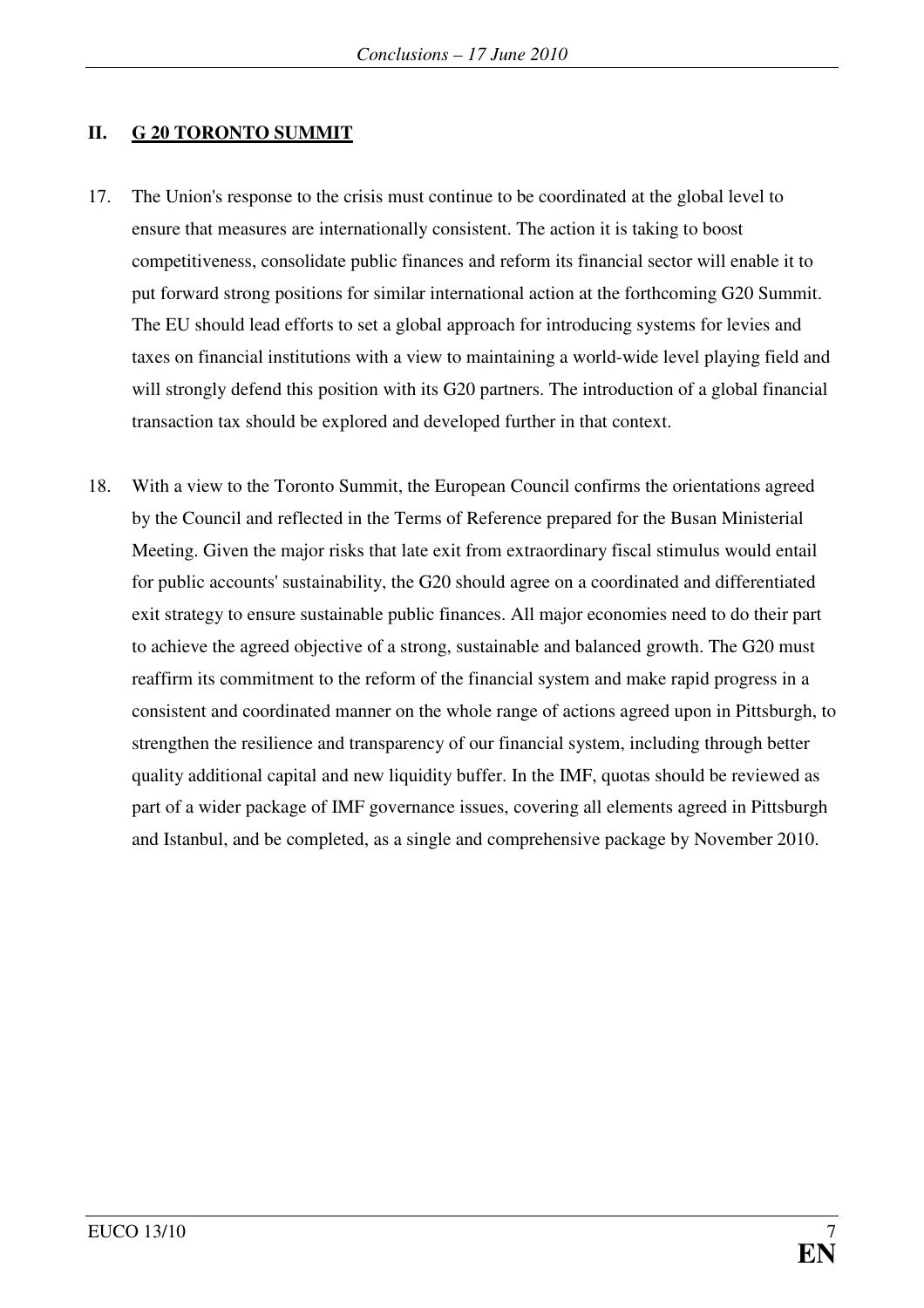#### **III. MILLENNIUM DEVELOPMENT GOALS**

- 19. The forthcoming UN High Level Plenary Meeting on the Millennium Development Goals constitutes a unique opportunity to strengthen our collective endeavours and our partnerships with developing countries to eliminate global poverty, hunger and inequality. The conclusions adopted by the Council on 14 June provide the European Union with a strong position for this meeting.
- 20. The European Union remains determined to support the achievement of the MDGs globally by 2015. This is possible if all partners demonstrate firm political commitment, implement necessary policy changes and take concrete action. The European Union calls on the High Level Plenary Meeting to agree on concrete actions aimed at: increasing ownership by developing countries; focusing efforts; improving the impact of policies; mobilising more and predictable financing for development, including innovative sources of financing; and making more effective use of development resources. The European Council reaffirms its commitment to achieve development aid targets by 2015 as set out in its June 2005 conclusions. The European Council agrees to return to this annually on the basis of a report by the Council.

## **IV. CLIMATE CHANGE**

21. The European Council takes note of the Commission's communication analysing options to move beyond 20% greenhouse gas emission reductions and assessing the risk of carbon leakage. In line with the conclusions of the Council of 11 June, the Commission will undertake further analyses, including consequences for each Member State, and the Council will examine further the issues raised in the communication. As shown in the ECOFIN report, the EU and its Member States have advanced in the implementation of their fast start commitments for 2010 and will report at the Cancun conference in a coordinated manner on progress achieved. The European Council will revert to climate change in the autumn, in advance of the Cancun conference.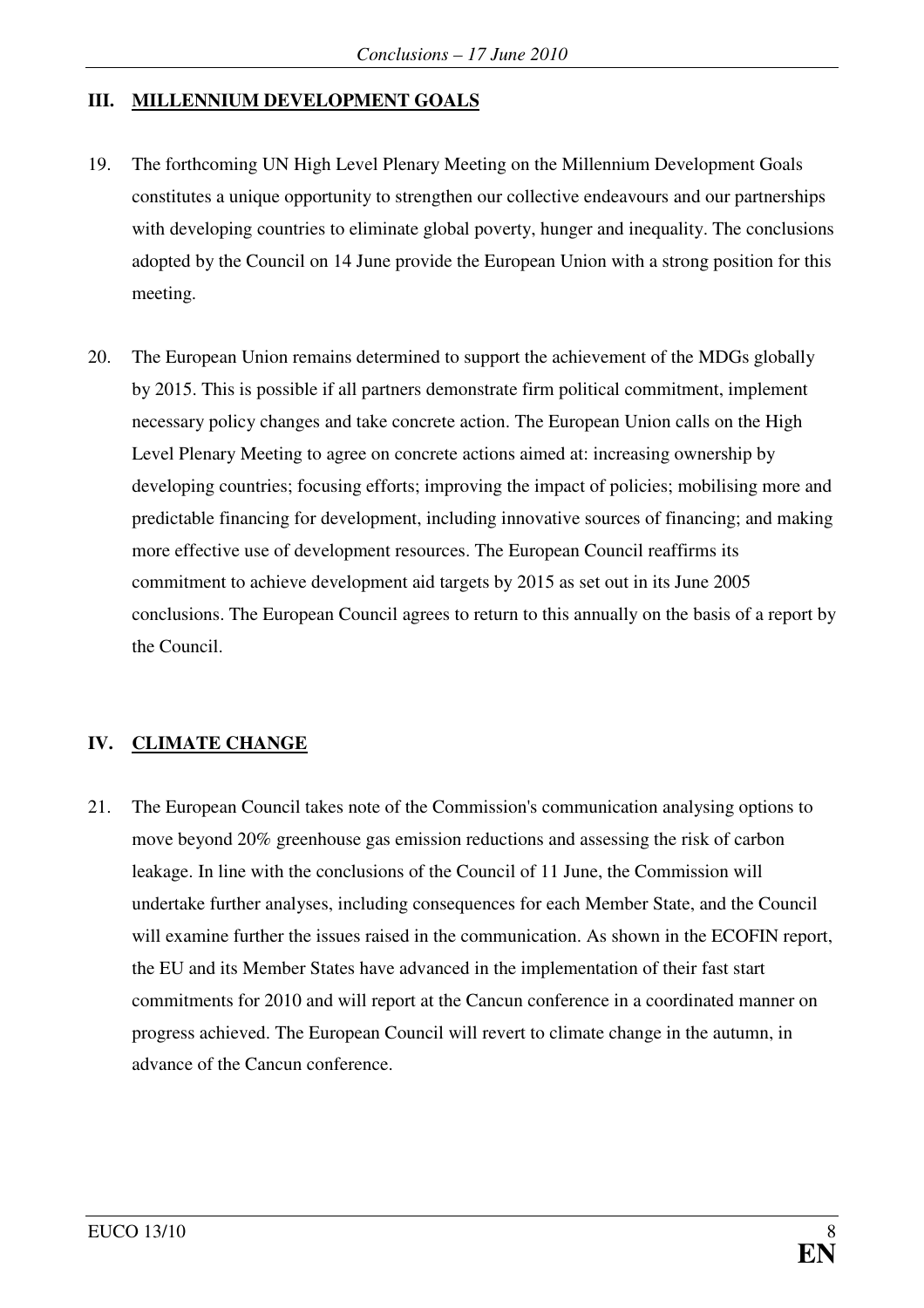#### **V. OTHER ISSUES**

- 22. The European Council expresses its appreciation for the work achieved by the **Reflection Group**. The Group's report on "Project Europe 2030 - Challenges and Opportunities" will provide useful input for the European Union's work in the future.
- 23. The European Council welcomes the progress achieved in implementing the **European Pact on Immigration and Asylum** and endorses the conclusions of the Council of 3/4 June.
- 24. The European Council welcomes the Commission opinion on **Iceland**'s application for membership of the EU and the recommendation that accession negotiations should be opened. Having considered the application on the basis of the opinion and its December 2006 conclusions on the renewed consensus for enlargement, it notes that Iceland meets the political criteria set by the Copenhagen European Council in 1993 and decides that accession negotiations should be opened.
- 25. The European Council invites the Council to adopt a general Negotiating Framework. It recalls that negotiations will be aimed at Iceland integrally adopting the EU acquis and ensuring its full implementation and enforcement, addressing existing obligations such as those identified by the EFTA Surveillance Authority under the EEA Agreement, and other areas of weakness identified in the Commission's Opinion, including in the area of financial services. The European Council welcomes Iceland's commitment to address these issues and expresses its confidence that Iceland will actively pursue its efforts to resolve all outstanding issues. The European Council confirms that the negotiations will be based on Iceland's own merits and that the pace will depend on Iceland's progress in meeting the requirements set out in the negotiating framework, which will address i.a. the above requirements.
- 26. The European Council congratulates **Estonia** on the convergence it has achieved, based on sound economic and financial policies, and welcomes its fulfilment of all the convergence criteria as set out in the Treaty. It welcomes the Commission's proposal that Estonia adopt the euro on 1 January 2011.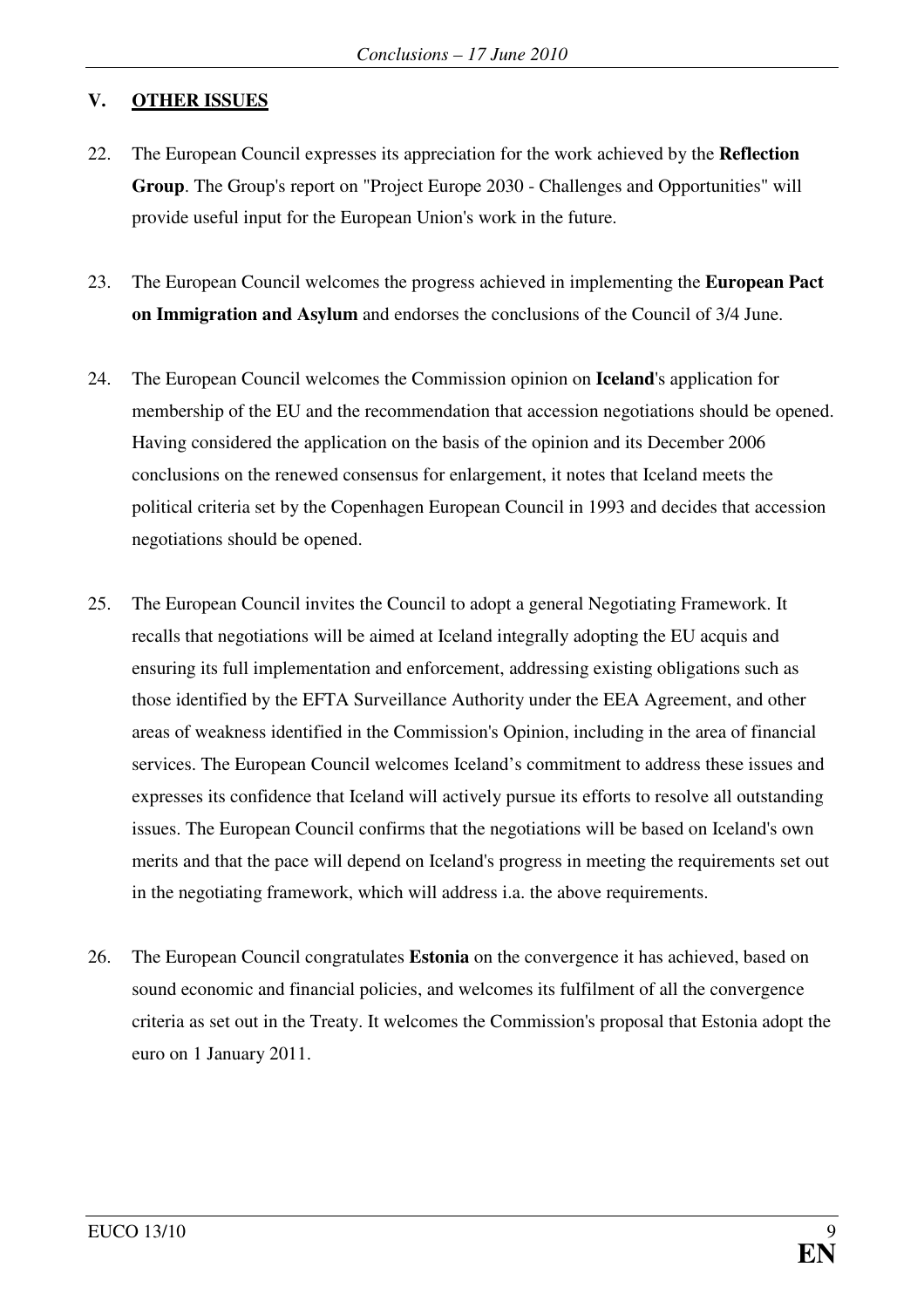- 27. The European Council adopts a Declaration on **Iran** (annex II).
- 28. Confirming its previous conclusions of December 2008 and June 2009, and following on its decision of December 2009 to examine transitional measures regarding the addition of 18 seats in the **European Parliament** until the end of the present 2009-2014 parliamentary term, the European Council adopts a decision (doc. EUCO 11/10) to pursue the necessary procedure to adopt those measures.

\_\_\_\_\_\_\_\_\_\_\_\_\_\_\_\_\_\_\_\_\_\_\_\_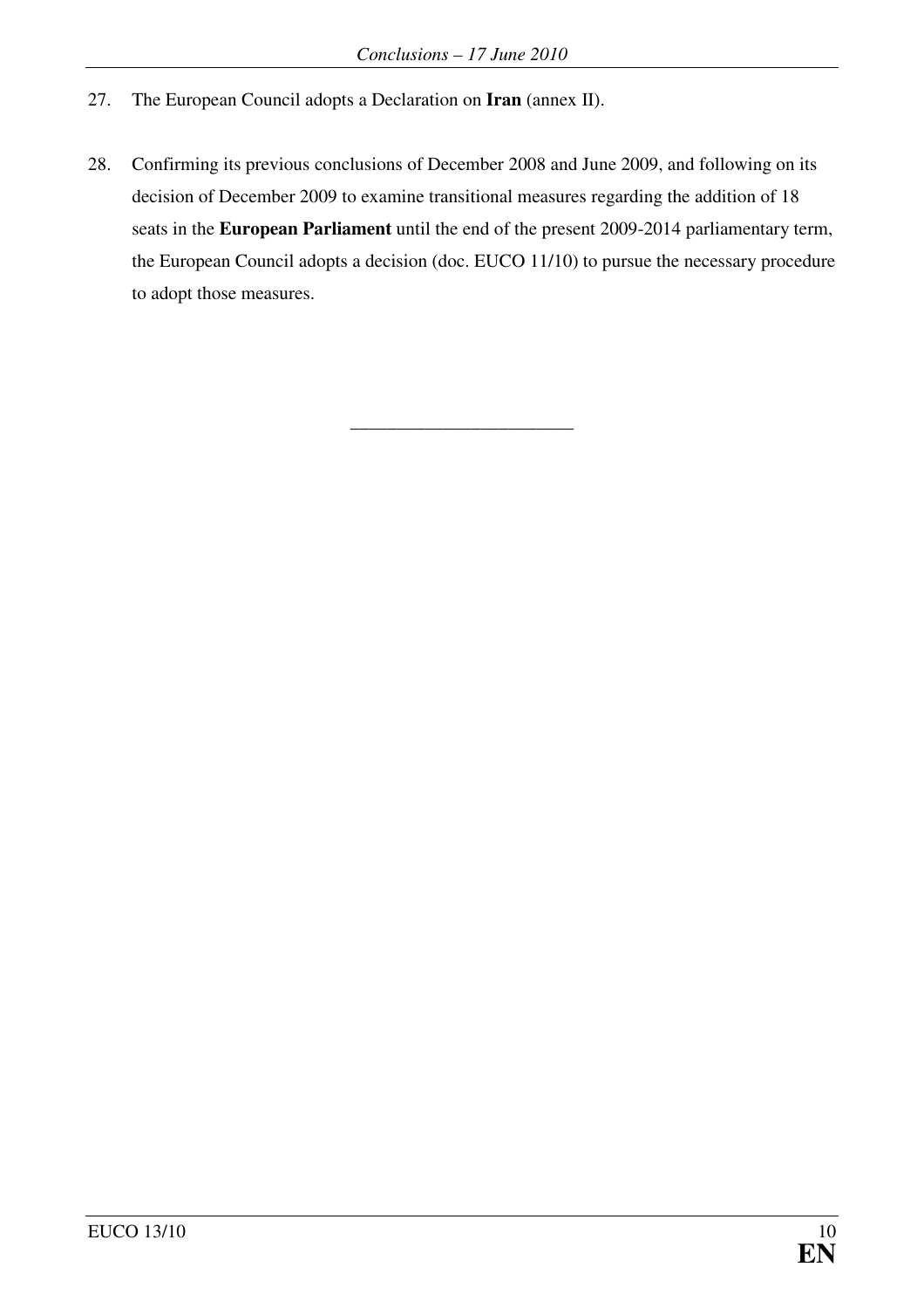## **ANNEX I**

## **NEW EUROPEAN STRATEGY FOR JOBS AND GROWTH EU HEADLINE TARGETS**

- aiming to raise to 75% the employment rate for women and men aged 20-64, including through the greater participation of young people, older workers and low-skilled workers and the better integration of legal migrants;
	- improving the conditions for research and development, in particular with the aim of raising combined public and private investment levels in this sector to 3% of GDP; the Commission will elaborate an indicator reflecting R&D and innovation intensity;
- reducing greenhouse gas emissions by 20% compared to 1990 levels; increasing the share of renewables in final energy consumption to 20%; and moving towards a 20% increase in energy efficiency;

the EU is committed to taking a decision to move to a 30% reduction by 2020 compared to 1990 levels as its conditional offer with a view to a global and comprehensive agreement for the period beyond 2012, provided that other developed countries commit themselves to comparable emission reductions and that developing countries contribute adequately according to their responsibilities and respective capabilities;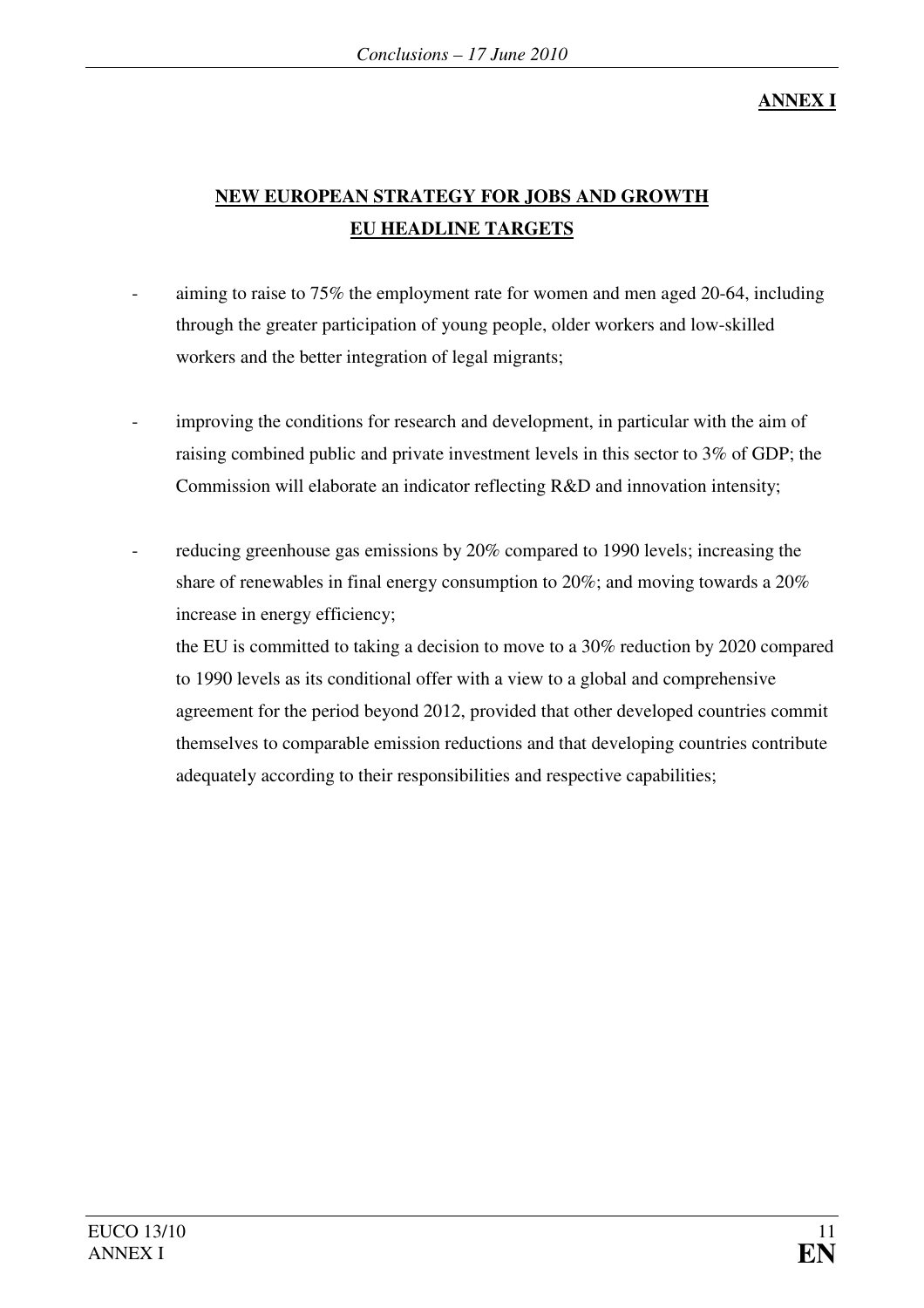- improving education levels, in particular by aiming to reduce school drop-out rates to less than 10% and by increasing the share of 30-34 years old having completed tertiary or equivalent education to at least 40%;**<sup>1</sup>**
- promoting social inclusion, in particular through the reduction of poverty, by aiming to lift at least 20 million people out of the risk of poverty and exclusion.**<sup>2</sup>**

\_\_\_\_\_\_\_\_\_\_\_\_\_\_\_\_\_\_\_\_\_

 **1** The European Council emphasises the competence of Member States to define and implement quantitative targets in the field of education.

**<sup>2</sup>** The population is defined as the number of persons who are at risk-of-poverty and exclusion according to three indicators (at-risk-of poverty; material deprivation; jobless household), leaving Member States free to set their national targets on the basis of the most appropriate indicators, taking into account their national circumstances and priorities.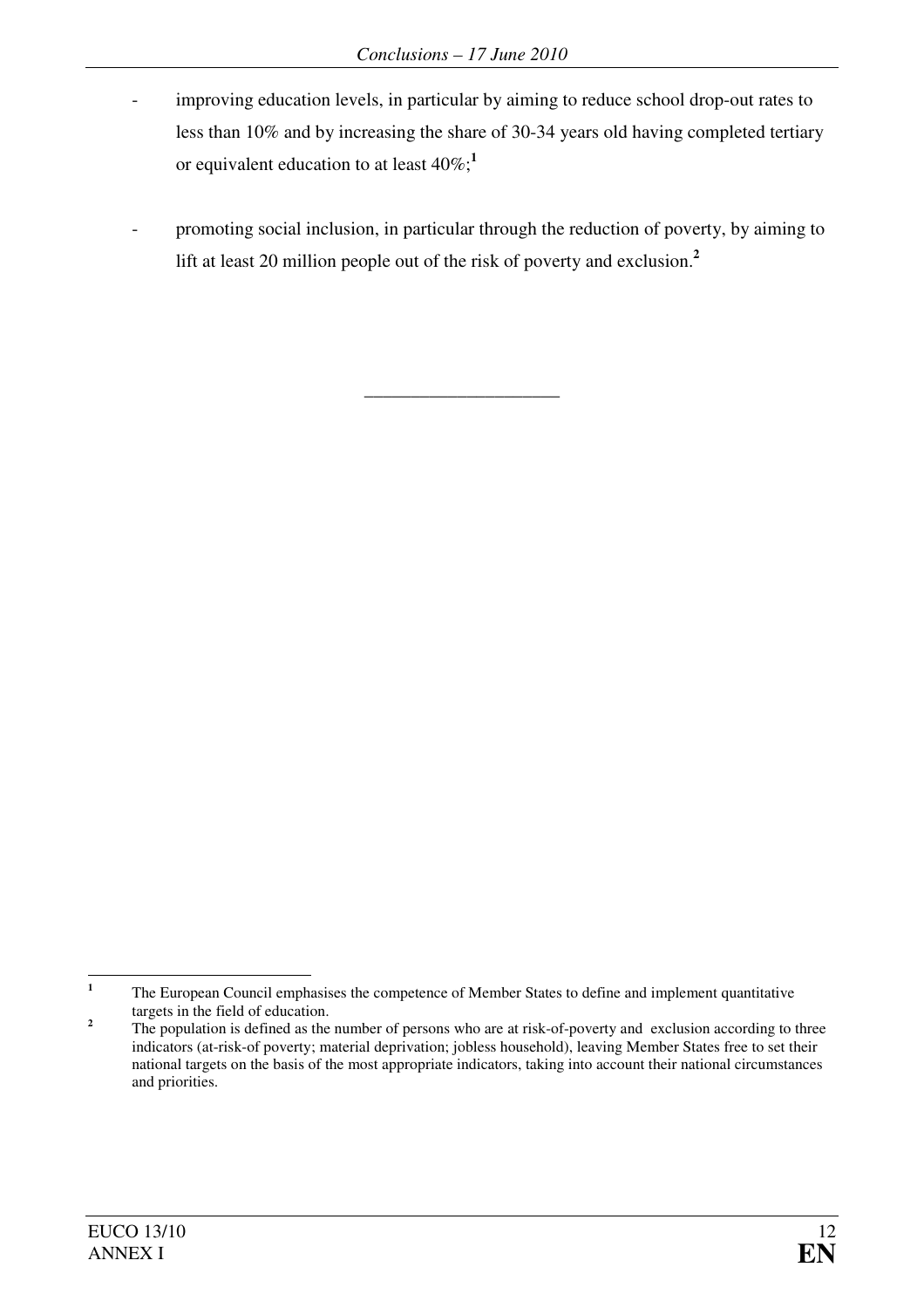**ANNEX II**

## **DECLARATION ON IRAN**

- 1. The European Council underlines its deepening concerns about Iran's nuclear programme and welcomes the adoption by the UN Security Council of Resolution 1929 introducing new restrictive measures against Iran.
- 2. The European Council welcomes the recent efforts by Brazil and Turkey to secure progress on the Tehran Research Reactor agreement proposed to Iran by the IAEA in October 2009. A satisfactory agreement with Iran on the TRR could serve as a confidence building measure. However, the European Council stresses that it would not address the core of Iran's nuclear issue. The European Council urges Iran to engage in negotiations on its nuclear programme.
- 3. The European Council reaffirms the rights and responsibilities of Iran under the NPT. The European Council deeply regrets that Iran has not taken the many opportunities which have been offered to it to remove the concerns of the international community over the nature of the Iranian nuclear programme. The decision by Iran to enrich uranium to the level of 20 per cent, contrary to its international obligations under existing UNSC and IAEA Board of Governors Resolutions has further increased these concerns. In this regard, the European Council notes the last report of the IAEA of 31 May.